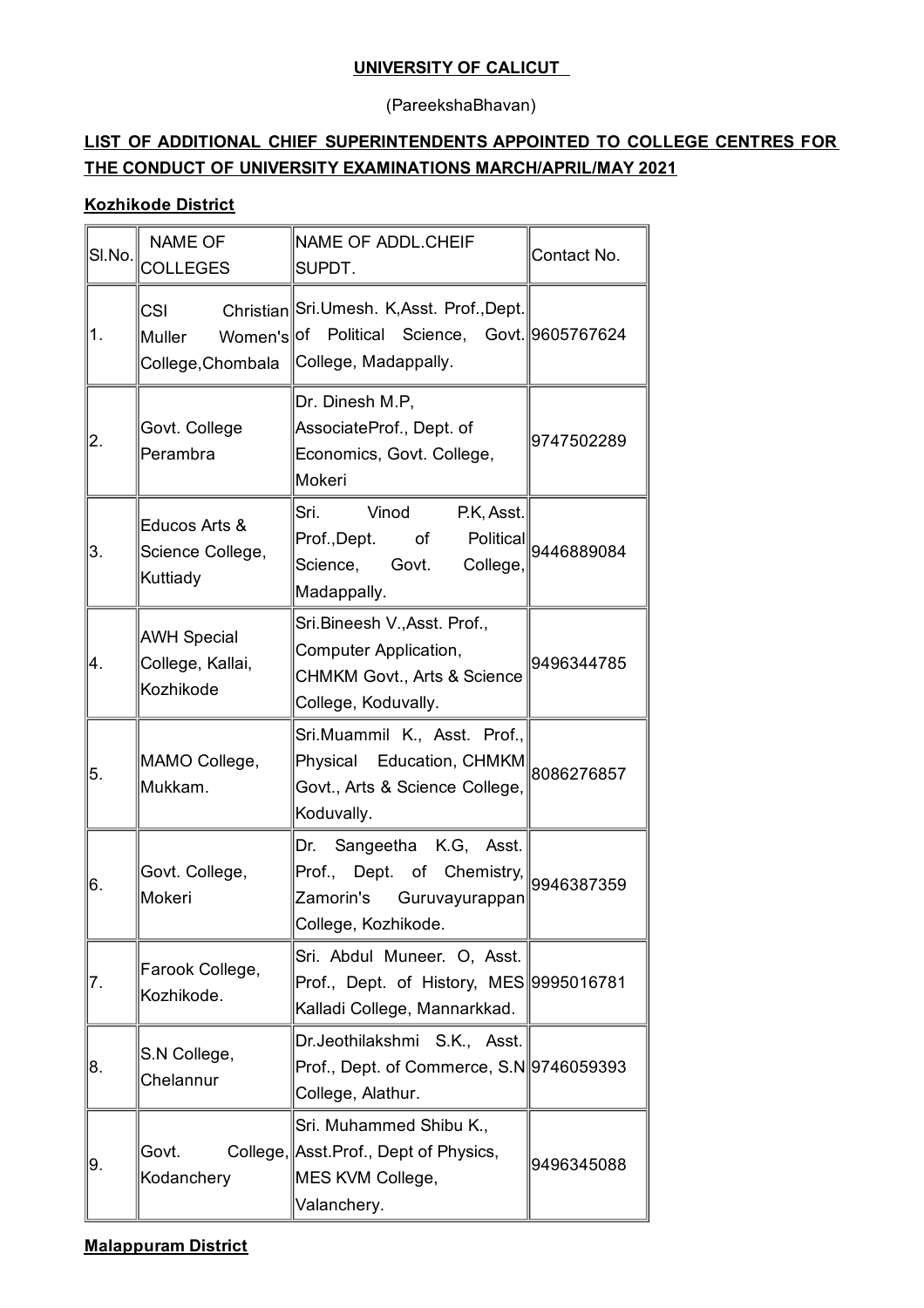| SI.No | $\sf{NAME}$<br><b>COLLEGES</b>                                              | OF NAME OF ADDL.CHEIF<br>SUPDT.                                                                                                                                       | Contact No. |
|-------|-----------------------------------------------------------------------------|-----------------------------------------------------------------------------------------------------------------------------------------------------------------------|-------------|
| 1.    | Ambededkar<br>College, Wandoor.                                             | Dr. Sivadasan T.P., Asst. Prof.,<br>Dept. of History, MES Kalladi 9249337826<br>College, Mannarkkad.                                                                  |             |
| 2.    | P.S.M.O College,<br>Thirurangadi.                                           | Dr. Junais, Asst. Prof., Dept. of<br>History, MES Kalladi College, 9846205477<br>Mannarkkad.                                                                          |             |
| 3.    | NSS College,<br>Manjeri                                                     | Dr. Sandeep K., Asst. Prof.,<br>$\left \mathsf{Physical}\right $ Education, $\left \mathsf{g745273882}\right $<br><b>VTB</b><br>Sreekrishnapuram<br>College, Palakkad |             |
| 4.    | SNDP College,<br>Perinthalmanna                                             | Dr. Khalid C.T., Asst.<br>Prof.,Dept of Arabic, Govt. 9605403452<br>College Chittur.                                                                                  |             |
| 5.    | <b>KAHM Unity</b><br>Women's College,<br>Manjeri.                           | Dr. Hussain K., Asst. Prof.,<br>Dept. of Botany, SNGS 9895501751<br>Pattambi.                                                                                         |             |
| 6.    | PTM Govt.<br>College,<br>Perinthalmanna.                                    | Dr. Abdul Raheem. M.K., Asst.<br>Prof., Dept. of Arabic, SNGS 9747883796<br>Pattambi.                                                                                 |             |
| 7.    | St. Mary's<br>Puthanangadi.                                                 | Sri. Rajeesh P., Asst. Prof.,<br>Dept of Economics, NSS 9809824849<br>College, Nenmara.                                                                               |             |
| 8.    | Govt. College,<br>Malappuram.                                               | Sri.Udayakumar.P., Asst. Prof.,<br>Dept. of History, Govt., Arts<br>Science<br>College,<br> and<br>Mankada.                                                           | 9846655352  |
| 9.    | Govt.<br>Mankada.                                                           | Dr. Muhammed Riyas<br>K.,<br>College, Asst.Prof.& Head, Dept 9895233278<br>of Arabic, MES Keeveeyam<br>College, Valanchery.                                           |             |
| 10.   | IKTM,<br>Arts<br>and<br>Science<br>College,<br>Cherukumlamba,<br>Malappuram | Sri. Afsal Jamal P., Asst. Prof.,<br>Dept of English, PTM Govt, 9446300187<br>College, Perinthalmanna.                                                                |             |
| 11.   | Women's<br>Govt.<br>College,<br>Malappuram.                                 | Dr.<br>Mohammed<br>Noorul<br>Ameen.V, Asst.Prof., Dept<br>of Arabic, PTM Govt. College,<br>Perinthalmanna.                                                            | 9846216130  |

# **Thrissur Distric**t.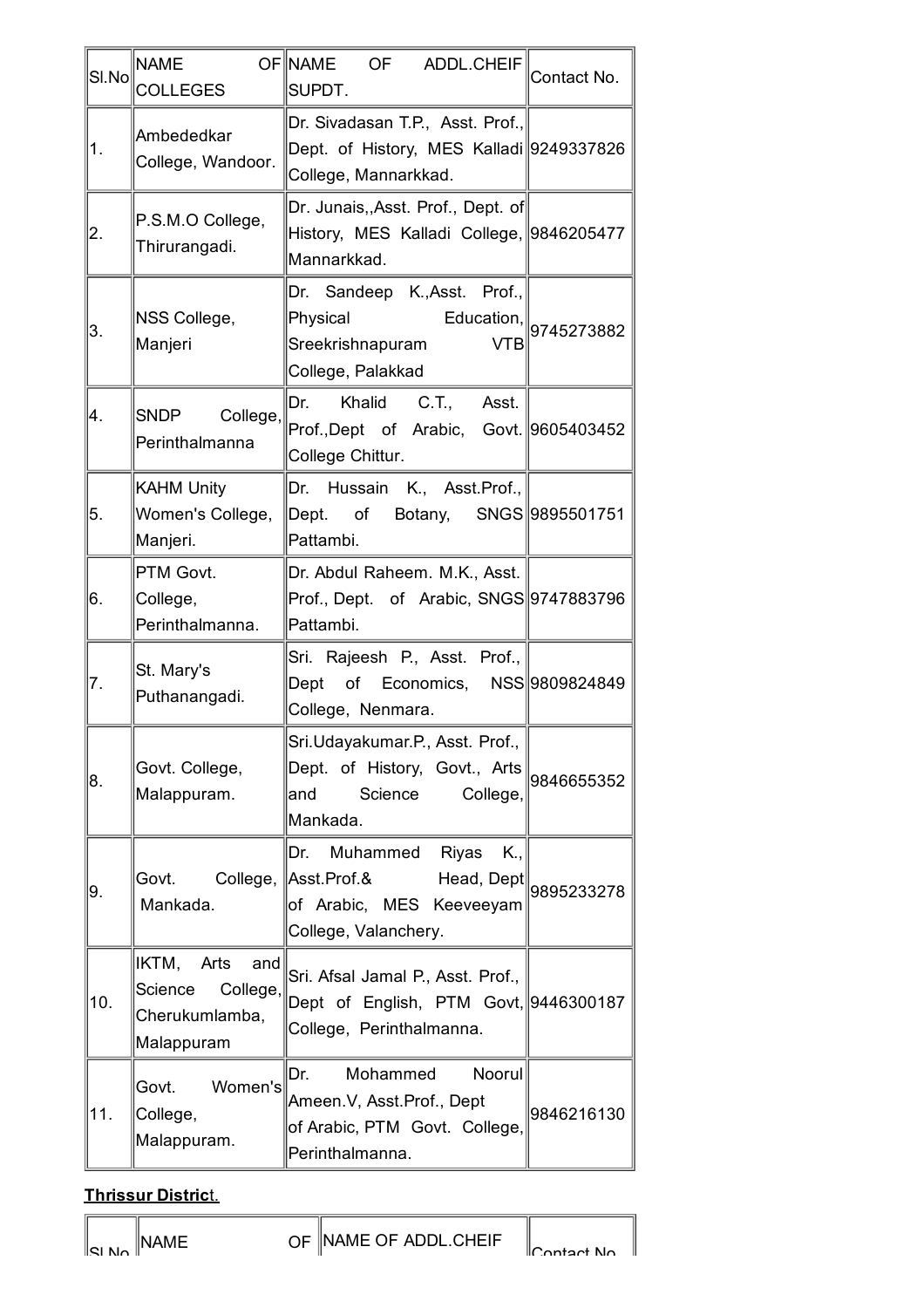|     | <b>COLLEGES</b>                                                  | <b>SUPDT</b>                                                                                                                                   |            |
|-----|------------------------------------------------------------------|------------------------------------------------------------------------------------------------------------------------------------------------|------------|
| 1.  | <b>PMG</b><br>Chalakudy.                                         | Dr. SajiKumar. K.B., Asst.<br>College, Prof., Dept. of Commerce, 9447315920<br>C. Achuthamenon<br>Sri.<br>College, Thrissur.                   |            |
| 2.  | S.N College, Nattika.                                            | Lt. Bindil M.B, Asst.Prof.,<br>Physical Education, MES 9847374706<br>Asmabi<br>College,<br>P.Vemballur.                                        |            |
| 3.  | Little Flower College,<br>Guruvayur.                             | Dr. G.Rajeev, Associate<br>Prof., M.D. College, 9446718337<br>Pazhanji.                                                                        |            |
| 4.  | Sree Krishna College,<br>Guruvayur.                              | Dr.Jiji Paul. S, Asst. Prof.,<br>Dept. of Political Science, 9447763771<br>Mar Dionysins College.                                              |            |
| 5.  | Vivekananda College,<br>Guruvayur.                               | Dr. Rajesh K.M, Asst.<br>Prof., Dept. of Chemistry, 9400735529<br>S.N. College Alathur.                                                        |            |
| 6.  | St. Alosious Elthuruth                                           | Smt. Salini V., Asst. Prof.,<br>Dept. of Economics, NSS 9846666056<br>College, Nenmara.                                                        |            |
| 7.  | SNG College of<br>Advanced Studies,<br>Vazhukumpara,<br>Thrissur | Sri. Sudheesh T V., Asst.<br>Prof., Dept. of Commerce, 9605117965<br>SN Alathur.                                                               |            |
| 8.  | Thrissur.                                                        | Dr.<br>Libison K.B, Asst.<br>St. Thomas College, Prof., Dept. of Commerce, $\parallel 8606743247$<br>Aloysius<br>St.<br>College,<br>Elthuruth. |            |
| 9.  | St.<br>Thrissur.                                                 | Sri.Jain.J. therattil, Asst.<br>Mary's College, Prof., Dept. of Zoology, St.<br>Aloysius<br>College,<br>Elthuruth.                             | 9847368877 |
| 10. | College<br>Science, Vadkkenchery   Aloysius                      | Dr. Jins Varkey, Asst. Prof.,<br>of Applied Dept. of Economics, St. 9497356549<br>College,<br>Elthuruth.                                       |            |
| 11. | St. Joseph, s College,<br>Pavaratty.                             | Sri. Cyril George,, Asst.<br>Prof.,<br>Dept.<br>of Economics, St. Aloysius<br>College, Elthuruth.                                              | 8289807446 |

# **Palakkad District.**

1